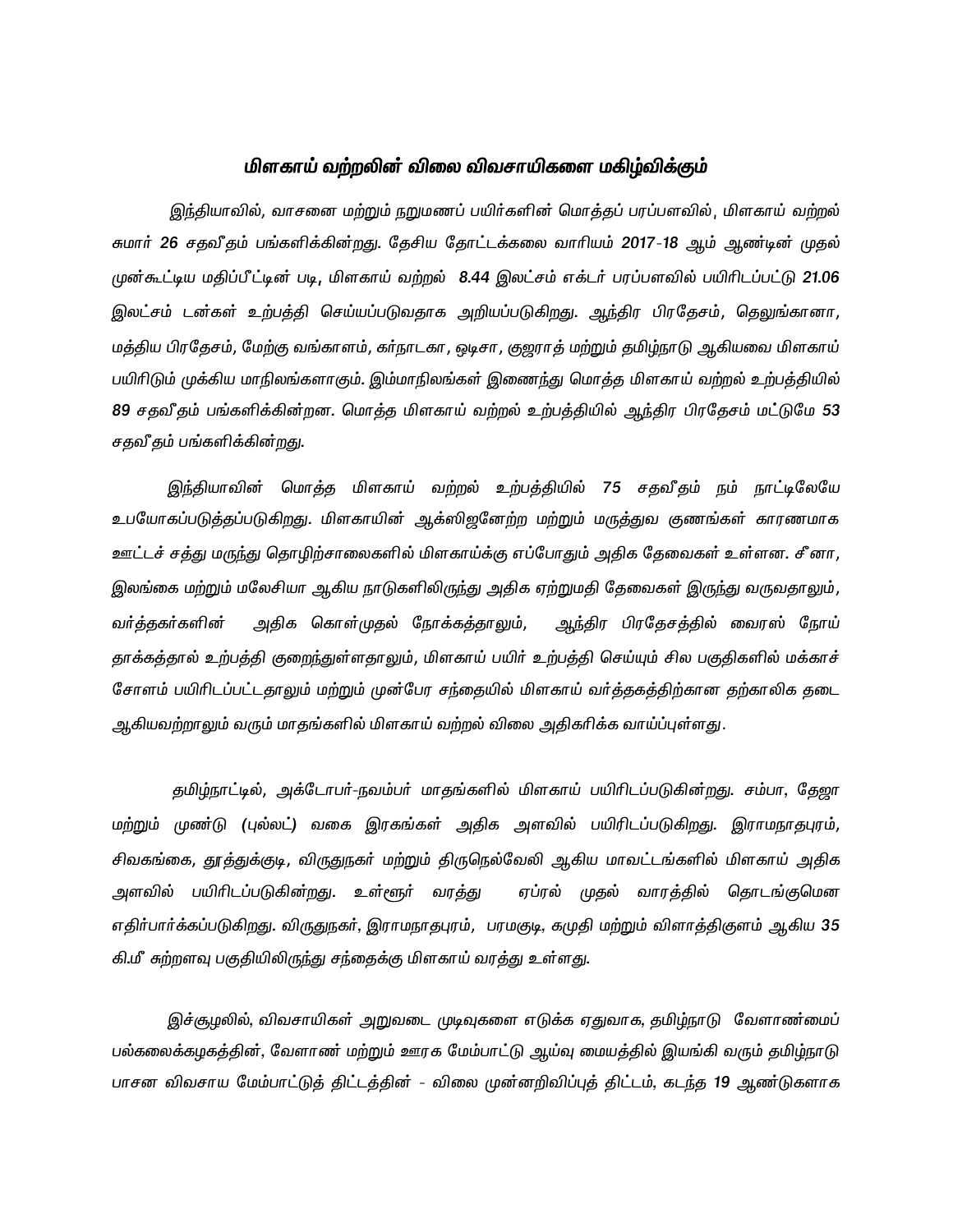இராமநாதபுரம் சந்தையில் நிலவிய மிளகாய் விலையை மற்றும் சந்தை ஆய்வுகளை மேற்கொண்டது. ஆய்வுகளின் அடிப்படையில், அறுவடையின் போது தரமான (சம்பா) மிளகாய் வற்றலில் சராசரி பண்ணை விலை கிலோவிற்கு ரூ. 110/- முதல் ரூ.120/- வரை இருக்கும் என கணிக்கப்பட்டுள்ளது. ஏப்ரல் முதல் ஜுலை வரை வரும் மிளகாய் வற்றலின் வரத்தைப் பொருத்து விலையில் மாற்றங்கள் இருக்கும். எனவே, விவசாயிகள் மேற்கூறிய சந்தை ஆலோசனை அடிப்படையில், விற்பனை முடிவுகளை எடுக்குமாறு பரிந்துரைக்கப்படுகின்றனர்.

### மேலும் விவரங்களுக்கு, தொடர்பு கொள்ளவும்

அ.) உள்நாட்டு மற்றும் ஏற்றுமதி சந்தைத் தகவல் மையம் வேளாண் மற்றும் ஊரக மேம்பாட்டு ஆய்வு மையம் தமிழ்நாடு வேளாண்மைப் பல்கலைக்கழகம் கோயம்புத்தூர்-641 003 தொலைபேசி -0422-2431405

ஆ)இயக்குனர் மற்றும் முனை அதிகாரி தமிழ்நாடு பாசன விவசாய நவீ னமாயமாக்கல் திட்டம் நீர் தொழிட்நுட்ப மையம் தமிழ்நாடு வேளாண்மைப் பல்கலைக்கழகம் கோயம்புத்தூர்-641 003 தொலைபேசி -0422-2431405

### தொழில்நுட்ப விவரங்களுக்கு, தொடர்பு கொள்ளவும்

பேராசிரியர் மற்றும் தலைவர் வாசனை மற்றும் தோட்டக்கலை பயிர்கள் தோட்டக்கலை கல்லூரி மற்றும் ஆராய்ச்சி நிலையம் கோயம்புத்தூர்-641 003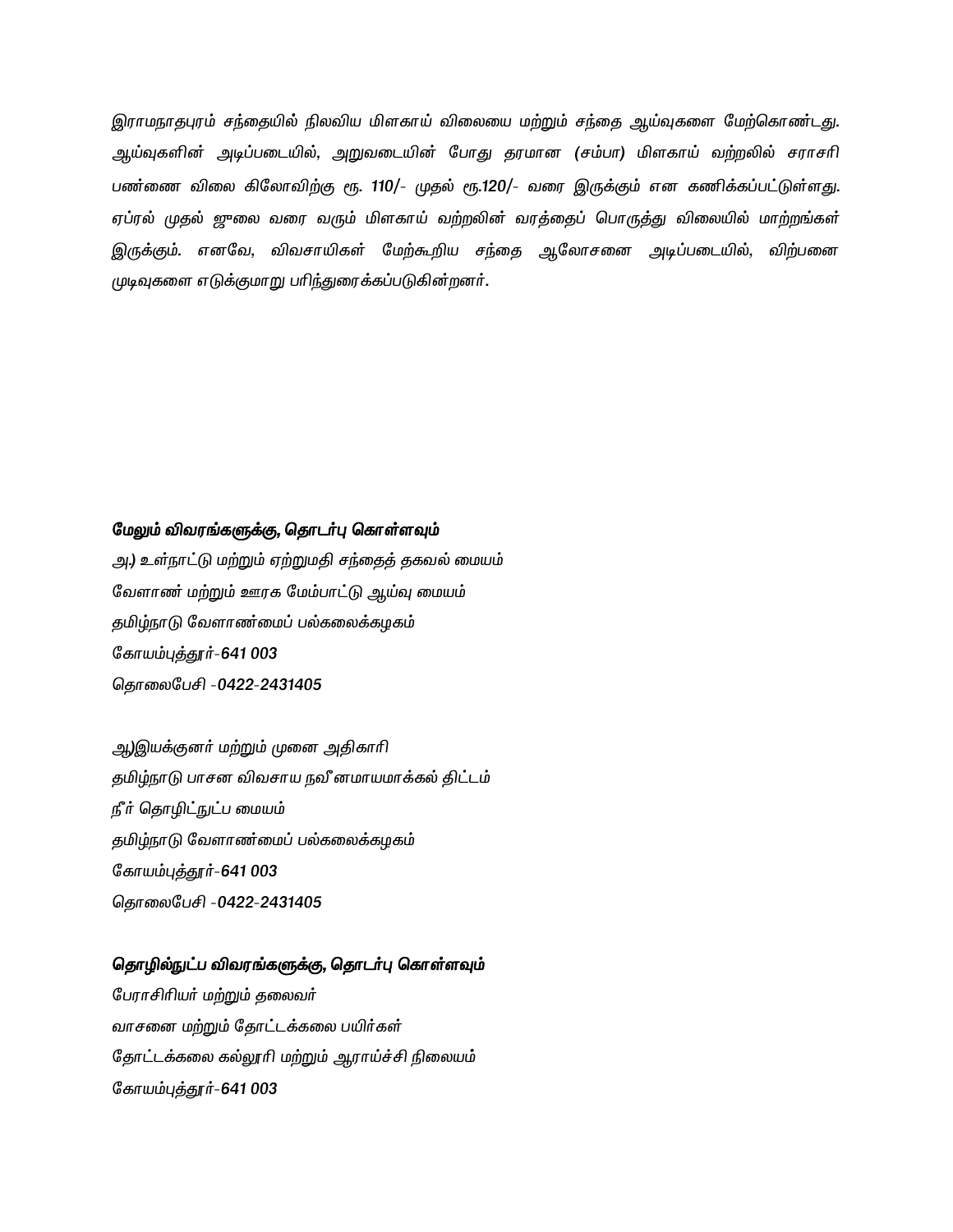தொலைபேசி - 0422 -6611284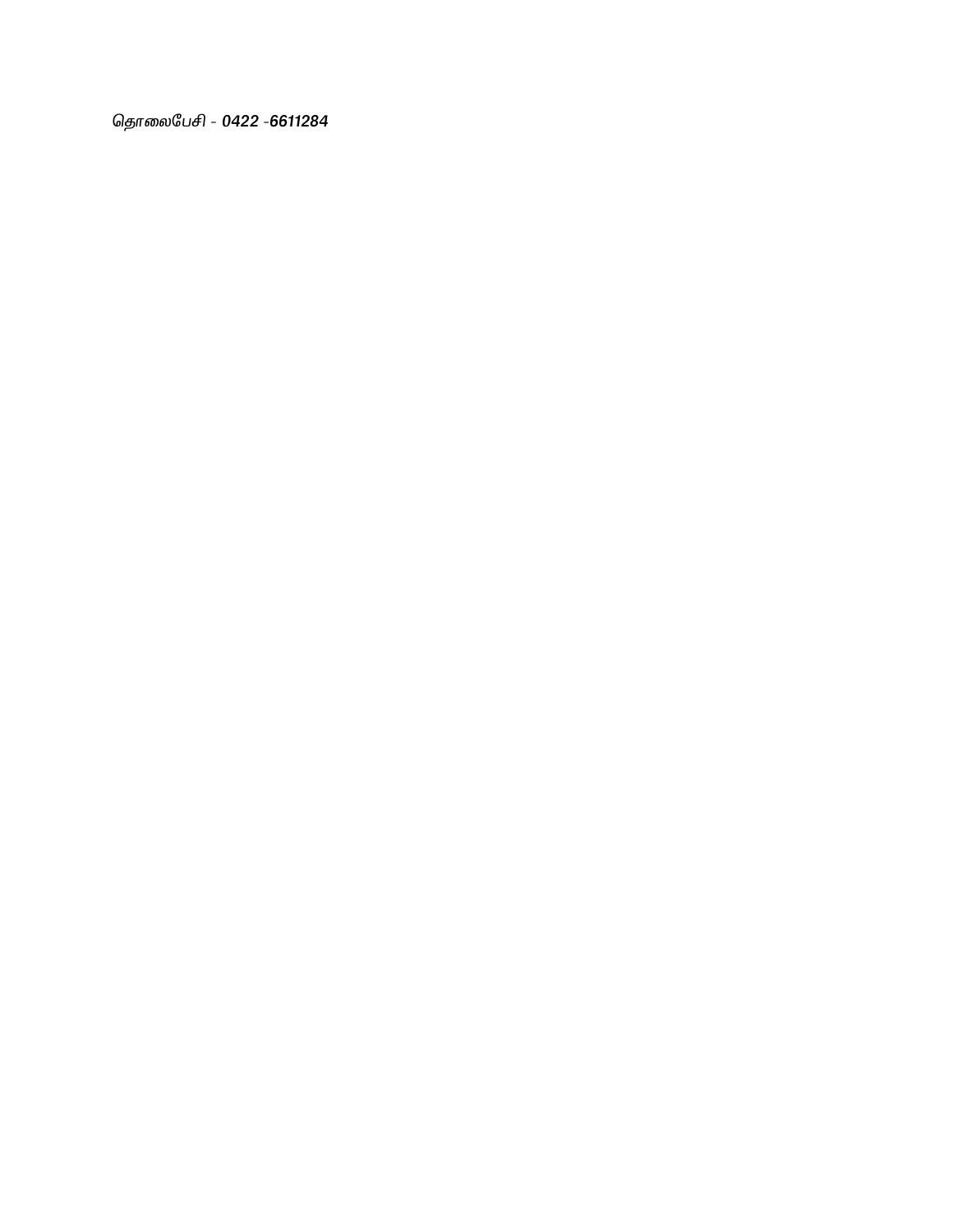# **Red Chillies Prices will Cheer Farmers**

Red chilli is the major spice crop occupying nearly 26 per cent of total area under spices in India. According to First Advance Estimates of National Horticultural Board (2021-22), the area under red chilli is 7.28 lakhs hectare with a production of 20.92 lakhs tonnes. Major chilli growing states are Andhra Pradesh, Telangana, Madhya Pradesh, West Bengal, Karnataka, Odisha, Gujarat and Tamil Nadu contribute nearly 89 per cent of total production under chillies. Andhra Pradesh alone accounts for 53 per cent of total chilli production in the country.

Nearly 75 per cent of total chillies production is consumed within the country. There is always high demand for chillies in nutraceutical industries because of its antioxidant and medicinal properties. Export orders for high quality chillies are emerging from China, Sri Lanka and Malaysia. Further, trader /stockists buying spree attitude, low output in Andhra Pradesh due to viral disease, crop diversification to maize in some of the chilli growing areas, suspension of trading in chillies in the futures platform would firm up chilli prices in coming months.

In Tamil Nadu, chilli is grown during October – November. Sannam, Teja and Mundu (Bullet) are the major types of chillies grown in Tamil Nadu. Ramnad, Sivaganga, Thoothukudi, Virudhunagar and Thirunelveli are the major districts cultivating chillies and the crop area is below normal. It is expected that local arrivals will commence by first month of April. Chilli arrivals has started coming from the 35Km radius area of Virudhunagar, Ramnad, Paramakudi, Kamuthi, Vilathikulam.

The TN-IAM Project funded Price Forecasting Scheme of the Centre for Agricultural and Rural Development Studies, Tamil Nadu Agricultural University